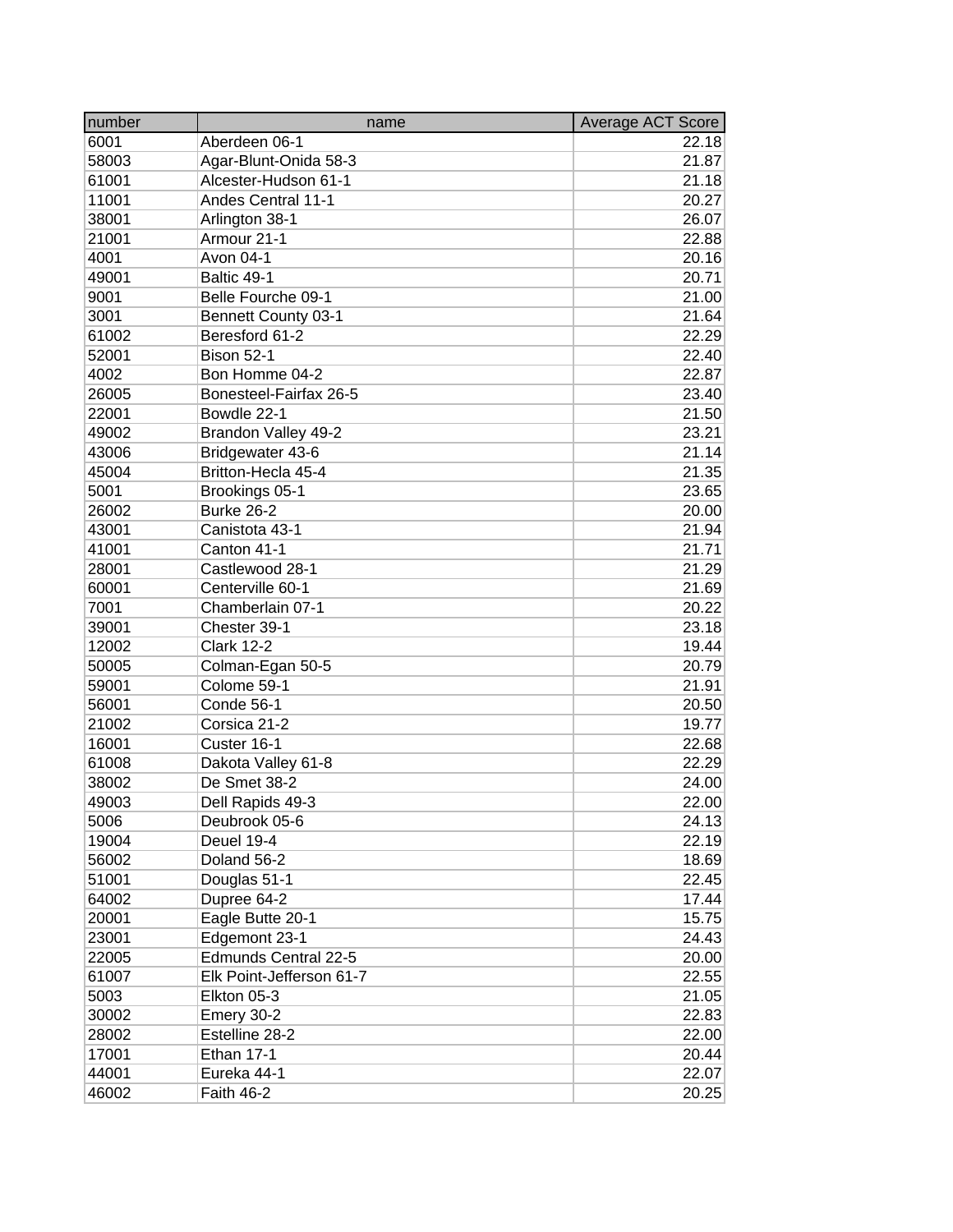| 24003 | <b>Faulkton Area School District</b>    | 22.60          |
|-------|-----------------------------------------|----------------|
| 50003 | Flandreau 50-3                          | 22.22          |
| 50301 | Flandreau Indian School                 | 15.60          |
| 14001 | Florence 14-1                           | 19.60          |
| 6002  | Frederick Area 06-2                     | 22.27          |
| 33001 | Freeman 33-1                            | 20.85          |
| 49004 | Garretson 49-4                          | 21.93          |
| 63001 | Gayville-Volin 63-1                     | 19.80          |
| 53001 | Gettysburg 53-1                         | 21.14          |
| 25003 | Grant-Deuel 25-3                        | 23.14          |
| 26004 | Gregory 26-4                            | 20.71          |
| 6006  | <b>Groton Area School District</b>      | 22.42          |
| 27001 | Haakon 27-1                             | 21.59          |
| 28003 | Hamlin 28-3                             | 23.34          |
| 30001 | Hanson 30-1                             | 21.43          |
| 31001 | Harding County 31-1                     | 23.29          |
| 41002 | Harrisburg 41-2                         | 22.45          |
| 32001 | Harrold 32-1                            |                |
| 14002 |                                         | 21.00<br>19.78 |
|       | Henry 14-2                              |                |
| 10001 | Herreid 10-1                            | 19.00          |
| 51002 | Hill City 51-2                          | 20.97          |
| 56006 | <b>Hitchcock-Tulare School District</b> | 23.33          |
| 23002 | Hot Springs 23-2                        | 21.54          |
| 53002 | Hoven 53-2                              | 20.00          |
| 48003 | Howard 48-3                             | 20.17          |
| 60002 | Hurley 60-2                             | 20.20          |
| 2002  | Huron 02-2                              | 21.85          |
| 34001 | <b>Hyde 34-1</b>                        | 21.22          |
| 22006 | Ipswich Public School District 22-6     | 21.87          |
| 13003 | Irene-Wakonda 13-3                      | 20.50          |
| 2003  | Iroquois 02-3                           | 20.14          |
| 20002 | Isabel 20-2                             | 21.50          |
| 37003 | Jones County 37-3                       | 20.53          |
| 35002 | Kadoka Area 35-2                        | 21.65          |
| 7002  | Kimball 07-2                            | 19.95          |
| 38003 | Lake Preston 38-3                       | 24.33          |
| 45002 | Langford 45-2                           | 20.68          |
| 40001 | Lead-Deadwood 40-1                      | 22.44          |
| 52002 | Lemmon School                           | 21.71          |
| 41004 | Lennox 41-4                             | 21.13          |
| 44002 | Leola 44-2                              | 20.40          |
| 42001 | Lyman 42-1                              | 22.62          |
| 39002 | Madison Central 39-2                    | 21.60          |
| 60003 | Marion 60-3                             | 20.33          |
| 43007 | McCook Central 43-7                     | 21.50          |
| 15001 | McIntosh 15-1                           | 23.27          |
| 15002 | McLaughlin 15-2                         | 15.38          |
| 46001 | Meade 46-1                              | 21.99          |
| 33002 | Menno 33-2                              | 20.80          |
| 25004 | Milbank 25-4                            | 22.60          |
| 29004 | <b>Miller Area</b>                      | 22.41          |
|       |                                         |                |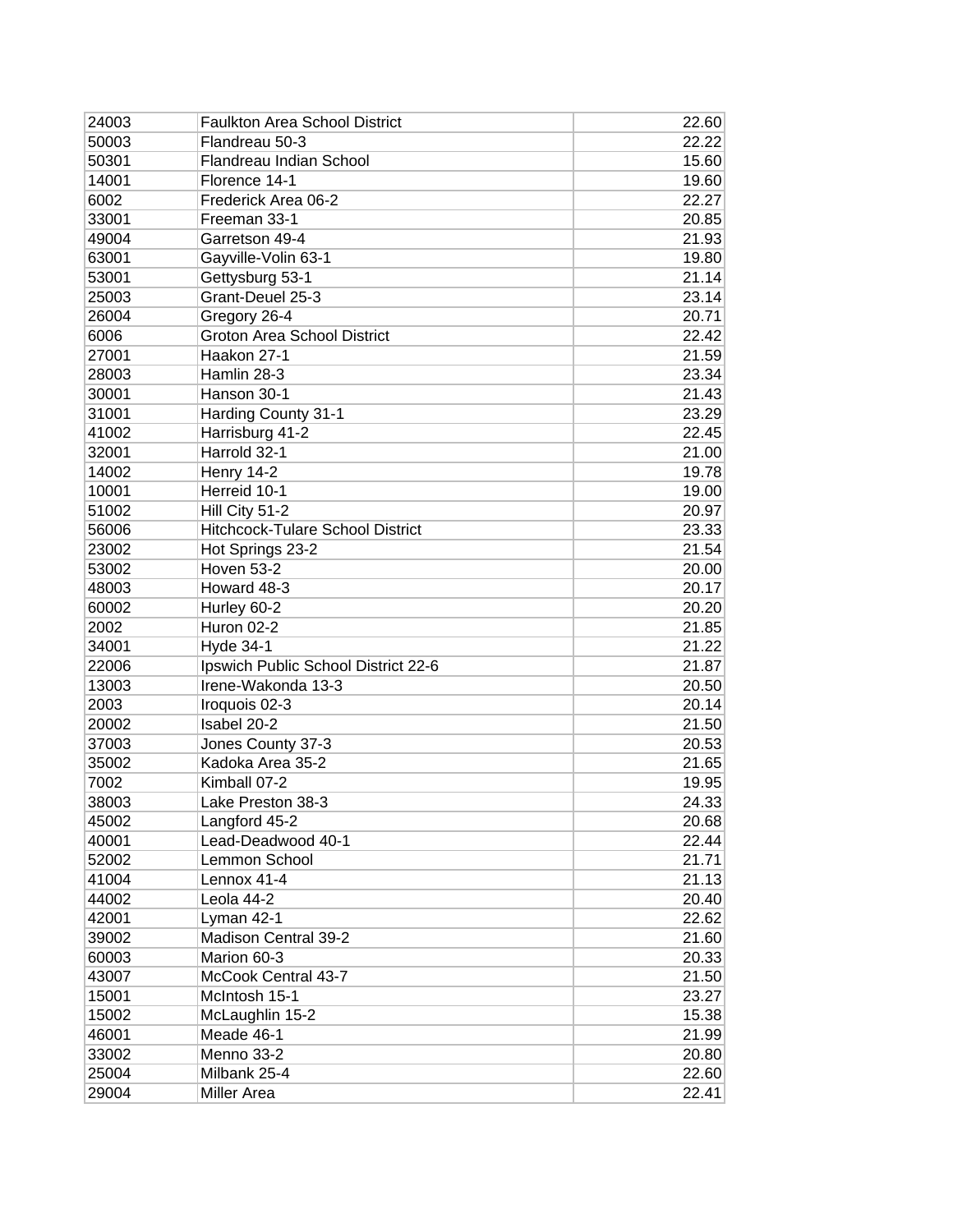| 17002 | Mitchell 17-2                     | 22.31 |
|-------|-----------------------------------|-------|
| 62003 | Mobridge 62-3 ARCHIVE             | 21.77 |
| 43002 | Montrose 43-2                     | 22.75 |
| 17003 | Mount Vernon 17-3                 | 19.13 |
| 51003 | New Underwood 51-3                | 18.10 |
| 9002  | Newell 09-2                       | 22.67 |
| 56007 | Northwestern Area School District | 22.22 |
| 23003 | Oelrichs 23-3                     | 18.20 |
| 39005 | Oldham-Ramona 39-5                | 21.60 |
| 60004 | Parker 60-4                       | 22.41 |
| 33003 | Parkston 33-3                     | 22.42 |
| 32002 | Pierre 32-2                       | 22.99 |
| 1001  | Plankinton 01-1                   | 23.44 |
| 11005 | Platte-Geddes 11-5                | 23.65 |
| 10002 | Pollock 10-2                      | 22.14 |
| 51004 | Rapid City 51-4                   | 22.39 |
| 56004 | Redfield 56-4                     | 21.33 |
| 54004 | Rosholt 54-4                      | 22.80 |
| 18002 | Roslyn 18-2                       | 20.00 |
| 39004 | Rutland 39-4                      | 24.33 |
| 55005 | Sanborn Central 55-5              | 21.54 |
| 4003  | Scotland 04-3                     | 21.33 |
| 62005 | Selby 62-5                        | 25.27 |
| 49005 | Sioux Falls 49-5                  | 23.01 |
| 5005  | Sioux Valley 05-5                 | 23.32 |
| 54002 | Sisseton 54-2                     | 21.34 |
| 15003 | Smee 15-3                         | 17.33 |
| 14003 | South Shore 14-3                  | 18.00 |
| 40002 | Spearfish 40-2                    | 22.90 |
| 57001 | <b>Stanley County 57-1</b>        | 19.54 |
| 1002  | Stickney 01-2                     | 23.38 |
| 54006 | Summit 54-6                       | 20.00 |
| 41005 | Tea Area School District 41-5     | 20.86 |
| 20003 | Timber Lake 20-3                  | 20.94 |
| 66001 | Todd County 66-1                  | 17.59 |
| 33005 | Tripp-Delmont 33-5                | 23.08 |
| 49006 | Tri-Valley 49-6                   | 21.21 |
| 13001 | Vermillion 13-1                   | 22.78 |
| 60005 | Viborg 60-5                       | 21.58 |
| 11004 | Wagner 11-4                       | 21.76 |
| 51005 | <b>Wall 51-5</b>                  | 21.65 |
| 6005  | Warner 06-5                       | 21.29 |
| 14004 | Watertown 14-4                    | 22.29 |
| 18003 | Waubay 18-3                       | 23.53 |
| 14005 | Waverly 14-5                      | 19.33 |
| 18004 | Webster 18-4                      | 23.14 |
| 36002 | <b>Wessington Springs 36-2</b>    | 21.94 |
| 49007 | West Central 49-7                 | 22.41 |
| 1003  | White Lake 01-3                   | 23.36 |
| 47001 | White River 47-1                  | 19.00 |
| 12003 | Willow Lake 12-3                  | 23.10 |